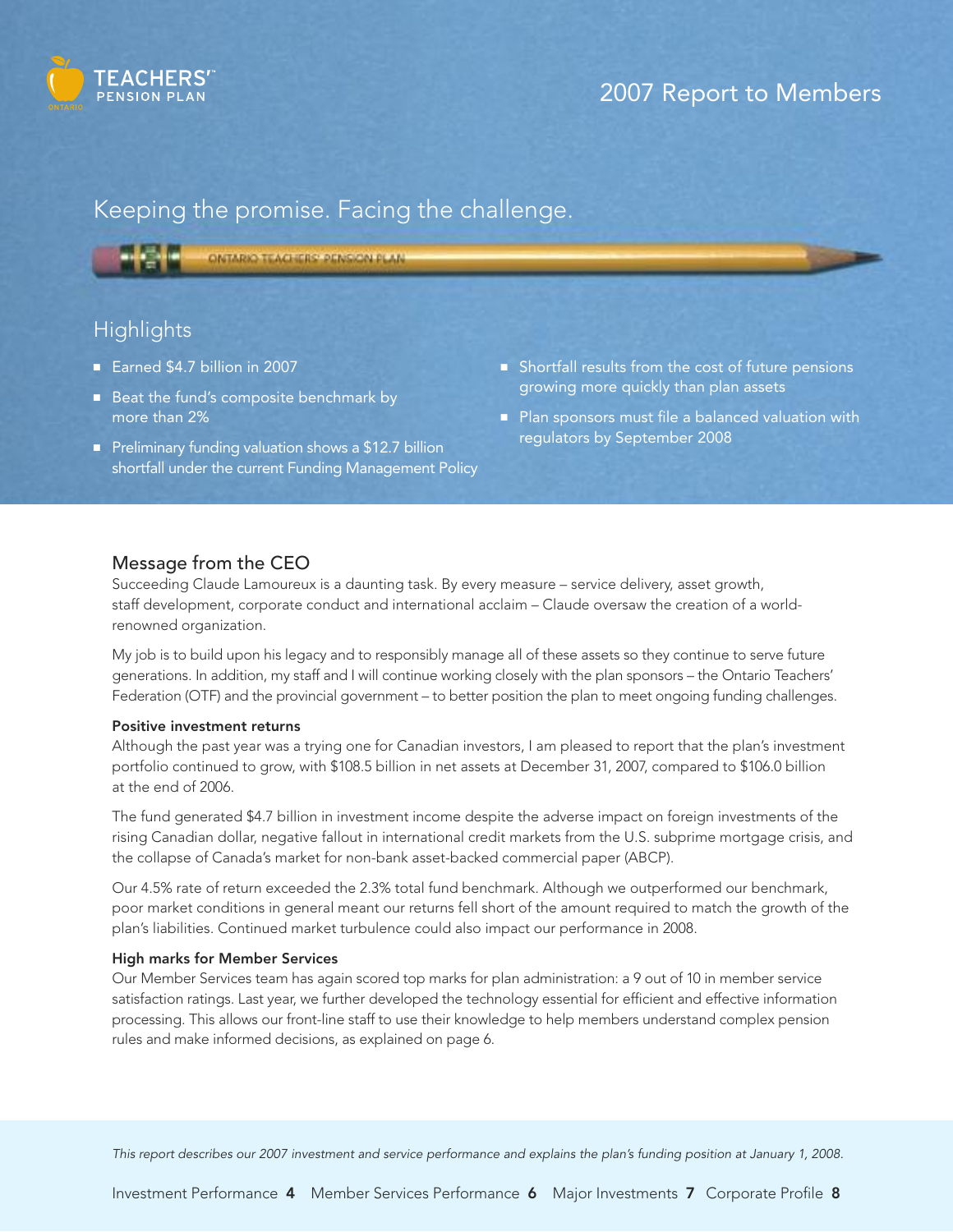Jim Leech, President and CEO, took over from now retired Claude Lamoureux in December 2007, after leading Teachers' Private Capital for the past six years.



### Preliminary valuation shows shortfall

Notwithstanding the fund's 2007 investment growth, the preliminary funding valuation conducted as of January 1, 2008, shows a \$12.7 billion shortfall between the plan's assets and its liabilities (the cost of future pensions). This valuation is based on the plan's current Funding Management Policy, adopted by the OTF and Ontario government, and the valuation assumptions approved by the pension plan's board.

The board, the OTF and the government are discussing the preliminary shortfall in preparation for the next required filing of the funding valuation. A balanced funding valuation must be filed with the provincial regulator by September 30, 2008, showing the plan is likely to have enough money to cover the cost of future pensions for all current members. When there is a shortfall, the OTF and the government can increase contributions, reduce future benefits or use a combination to bring the plan back into balance. (Pensions being paid to retirees and the value of pension benefits already earned by working teachers are protected by law.)

Ongoing funding concerns are largely the result of continuing low real interest rates combined with the challenge of managing a mature plan – a challenge that defined benefit pension plans worldwide are facing. This plan has a low ratio of working-to-retired members (1.6 to 1) and pays out more money annually than it collects (the plan paid \$4.0 billion in pension benefits and received \$2.1 billion in contributions from teachers and the government in 2007).

| DECLINING RATIO OF WORKING-TO-RETIRED MEMBERS                    |       |      |       |  |  |  |
|------------------------------------------------------------------|-------|------|-------|--|--|--|
|                                                                  | 1970  | 1990 | 2008  |  |  |  |
| Contributing members per retiree                                 | 10:1  | 4:1  | 1.6:1 |  |  |  |
| Future contributions as a percentage of plan assets <sup>1</sup> | 93%   | 42%  | 26%   |  |  |  |
| Increase in contribution rate required if assets decline by 10%  | 0.56% | 1.9% | 4.4%  |  |  |  |

<sup>1</sup>Assuming the plan is fully funded

Due to the declining teacher-to-pensioner ratio, a smaller proportion of the plan's members bear responsibility for keeping the plan fully funded. The low ratio of contributing teachers to retirees makes it more difficult to overcome any future funding shortfalls with contribution increases alone.

Plan maturity has two important impacts: 1) it becomes more difficult to use contribution increases alone to offset insufficient investment returns that may cause funding shortfalls (as the table above shows); and therefore, 2) it reduces the amount of investment risk we can take to earn the returns required to pay pensions.

Seeking higher returns means assuming greater risk. However, the low ratio of working teachers to pensioners restricts our ability to increase returns by taking on more risk. If financial markets should fall significantly, it would be difficult, if not impossible, to make up the difference through higher contributions alone. In recent years, we have changed our asset mix to reduce risk, but this approach also reduces the fund's potential to earn returns over the long term – and for a pension plan, it is the long-term performance that counts most.

We have addressed these competing concerns as much as possible by finding new ways to make the plan's money work harder. But, the facts remain: this year's preliminary valuation shows another funding shortfall (despite contribution increases introduced to address the 2005 shortfall) and achieving the investment returns required to match growing pension costs is more difficult with the plan's lower risk tolerance.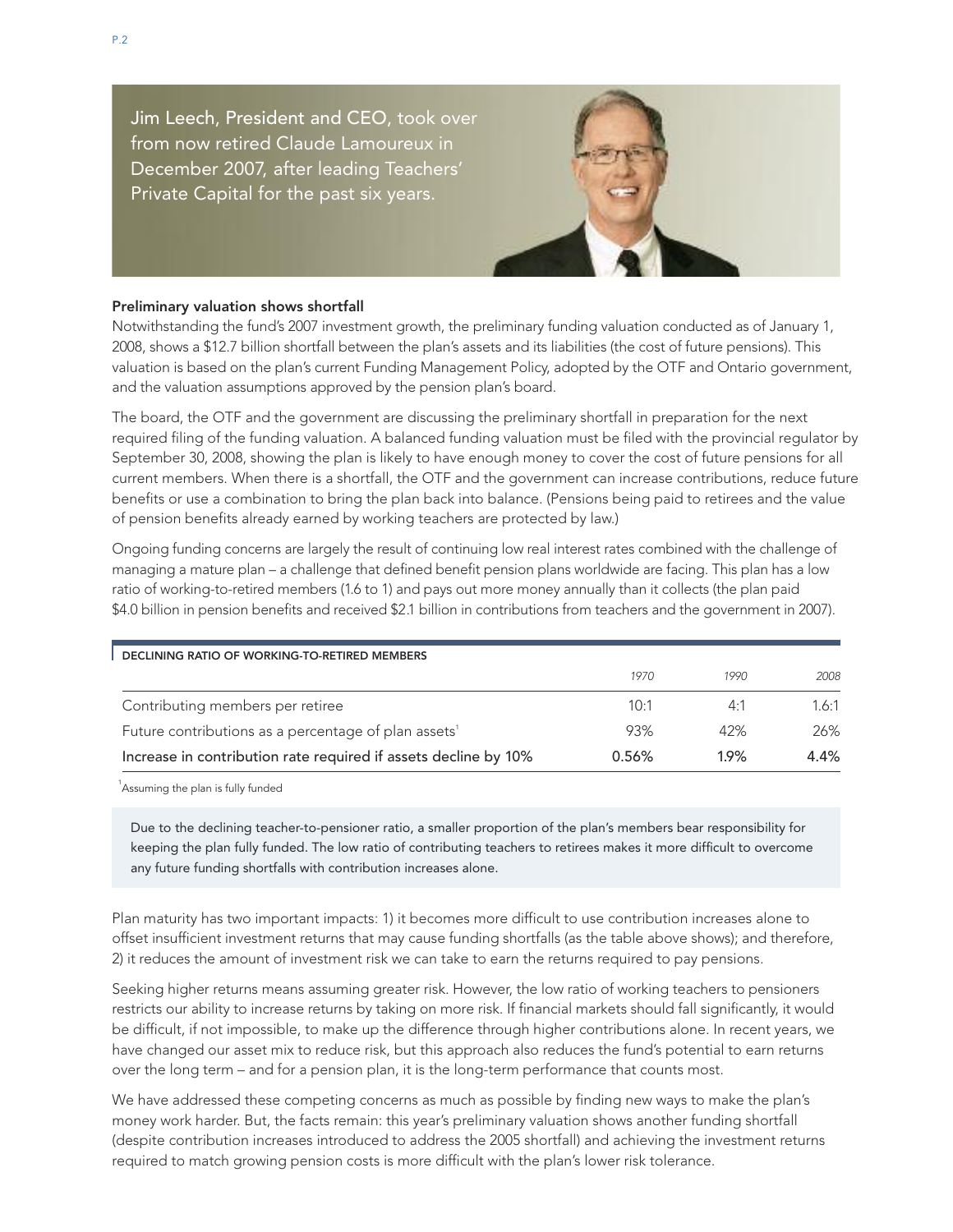

<sup>1</sup> For retirement at age 58

When real interest rates are low, bonds yields are low. As a result, the cost of future pensions is higher because the pension plan needs more money today to earn the value of pensions to be paid in the future.

#### Studies completed in 2007

Keeping the pension promise made to plan members is a goal we share with the plan sponsors – the OTF and the Ontario government. Over the past year, we worked together on two major research projects by: 1) conducting a member survey on contributions and benefits; and 2) commissioning an expert panel to review independently the assumptions used for the plan's funding valuations.

The survey's full results are available on our website. To recap, survey participants said they would be willing to pay an average maximum of 12.3% of their base earnings to preserve their current pension package. Of the three options offered, making cost-of-living increases conditional on the plan's financial health (with the understanding that inflation protection would resume when the plan could afford it) was their preferred option to address funding shortfalls if contributions were already at their maximum preferred level. More research is being conducted on this option, which has been used by other Canadian pension plans.

The panel completed a thorough analysis of the plan's valuation assumptions and recommended strengthening the life expectancy assumption to reflect members' increasing longevity. The plan sponsors may consider the findings of the survey and expert panel as they look at the options to resolve funding concerns. We look forward to working with the plan sponsors on a clear set of measures that will guide their future decisions: when to increase and decrease contributions, and when to address future benefits to keep the plan fully funded over the long term.

#### In conclusion

Dealing with the shortfall will be a challenge for the plan sponsors. But with the challenge comes the opportunity to work together on changes that will benefit the plan's members for generations to come.

On behalf of the board and management team, I extend our appreciation to Tom O'Neill and Raymond Koskie who resigned in 2007. Succeeding them are Sharon Sallows, a partner in Ryegate Capital Corp., and Bill Swirsky, a former executive of the Canadian Institute of Chartered Accountants.

I look forward to reporting to you next year on our progress in keeping the pension promise and facing the mature plan challenge.

Fulcel

Jim Leech President and Chief Executive Officer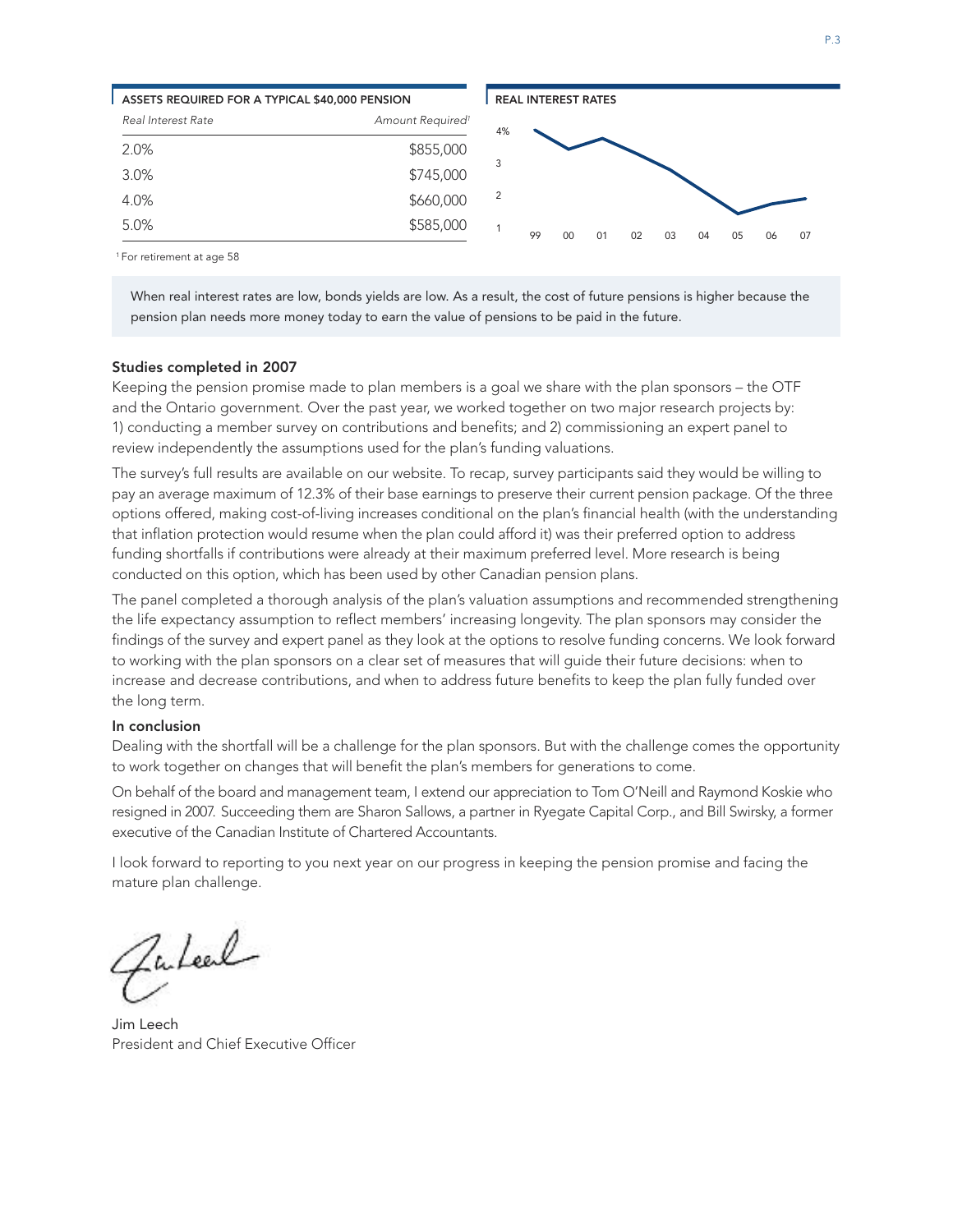# Investment Performance

### Our investment team earned \$4.7 billion in 2007, achieving a solid 4.5% return amid difficult market conditions.

The summer's credit crunch was the defining issue for our performance in 2007, as it was for many other investors. Our public equities and bonds did well during the first half of the year, but reversed course in late June and July.

Although we had not invested directly in the types of investments that gave rise to what is now known as the subprime mortgage crisis, we did have some indirect exposure through other investments. In addition, the value of some of our fixed income investments has been impacted materially by the global credit crisis. More broadly, the resulting market instability in the fourth quarter hurt the performance of all our fixed income and public equities portfolios, and is expected to continue in 2008.

Because we report foreign investment returns in Canadian dollars, the rise of the Canadian dollar against most other currencies also had a significant impact on the fund's 2007 performance. Although many of the fund's non-Canadian assets fared well, the strengthening dollar meant that their gains were diminished in the conversion to our home currency.

While market forces are beyond our control, we can influence our performance relative to the markets. Private equity, real estate and infrastructure assets led the fund's \$2.3 billion outperformance of its benchmark in 2007. For more information on our investment performance, benchmarks and related matters, please visit our website.



Beating benchmarks helps pay pensions

We generated \$2.3 billion more than the markets in which we invest. We benchmark ourselves against the performance of standard indexes including the S&P/TSX Composite and S&P 500. This extra income was enough to pay 64,000 pensions in 2007.

Almost one-quarter of the fund's growth since 1990 has been generated by consistently outperforming market benchmarks. The fund would be worth \$25 billion less today if our performance had not exceeded market growth.

Benchmark Return Actual Return

\$25 billion in cumulative value added

| <b>INVESTMENT PERFORMANCE</b>             |       |       |        |         |                   |
|-------------------------------------------|-------|-------|--------|---------|-------------------|
| (percent)                                 | 2007  | 2006  | 4-vear | 10-vear | <b>Since 1990</b> |
| Rate of return                            | 4.5   | 13.2  | 12.3   | 97      | 11.4              |
| Total fund benchmark                      | 2.3   | 9.4   | 8.7    |         | 8.5               |
| Value added above benchmark (\$ billions) | \$2.3 | \$3.4 | \$12.3 | \$20.5  | \$25.0            |

Strong market performance since 1990 has helped generate an average annual return of 11.4%. We do not expect markets to repeat this level of performance in the future.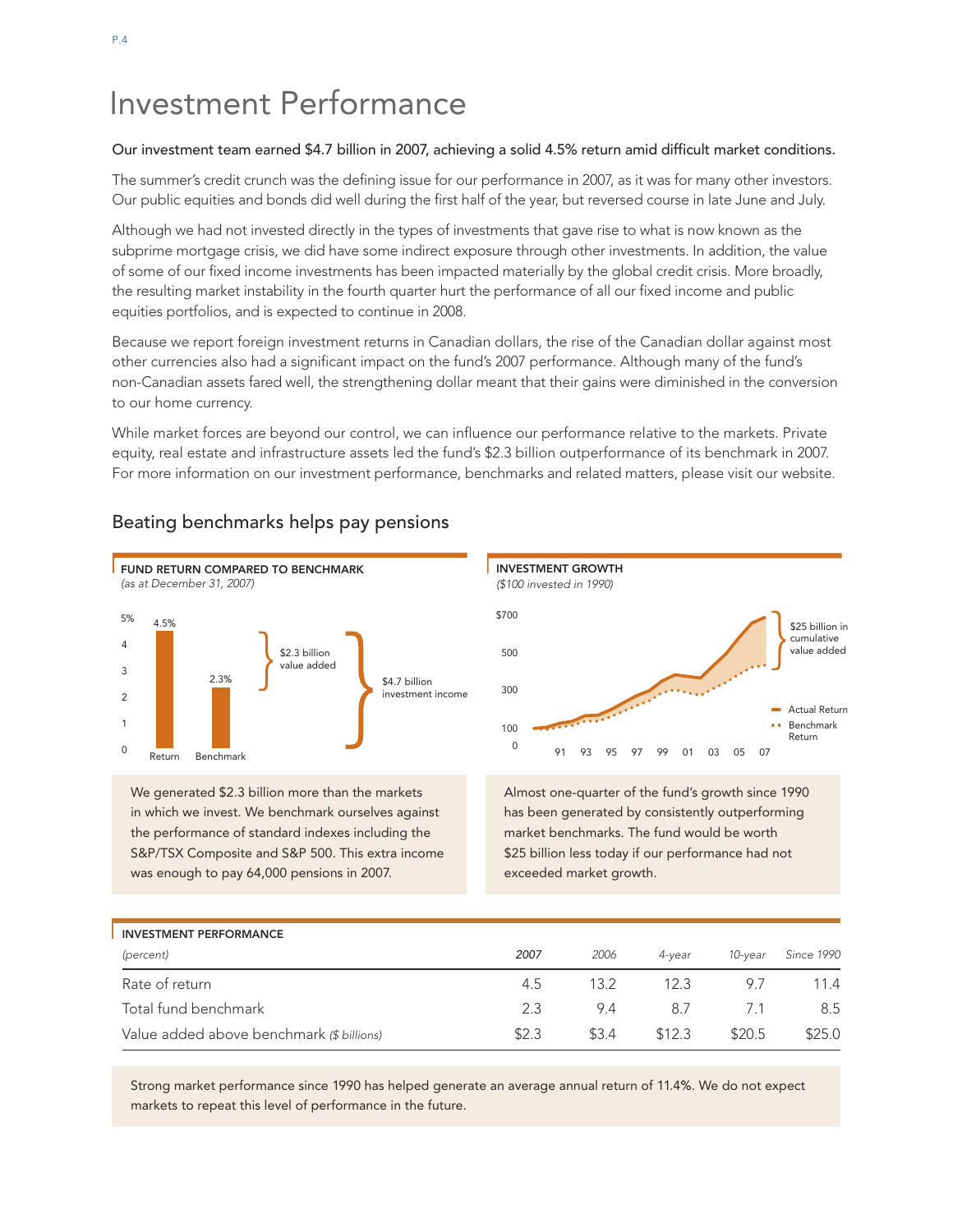



Executive Vice-President, Investments

Robert Bertram

We select an asset mix appropriate for the plan's risk profile and most likely to meet the plan's long-term pension obligations.



Neil Petroff Group Senior Vice-President, Investments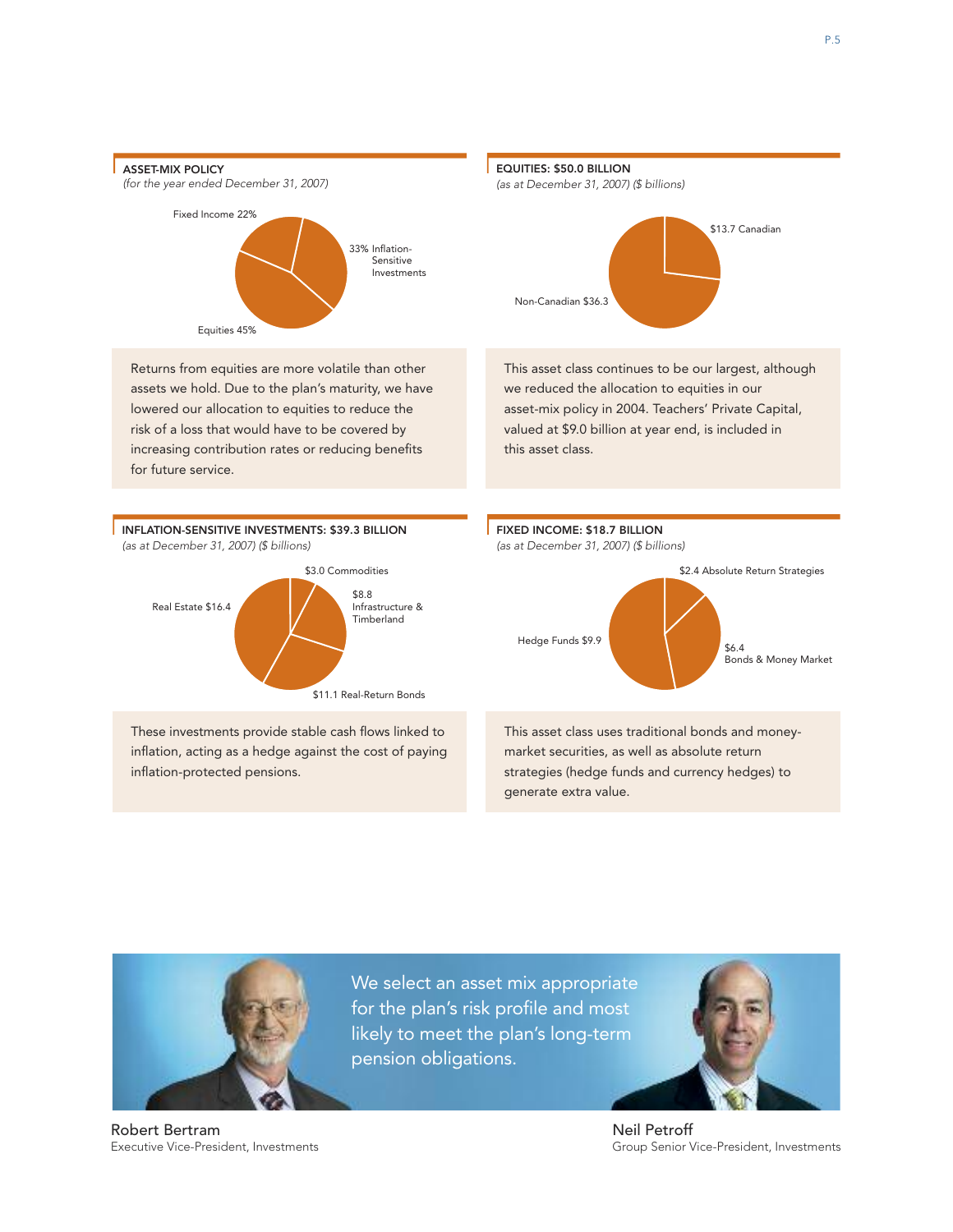# Excellence =

Plan membership continues to grow as pensioners live longer. This changing demographic has a direct influence on our business goals and long-term strategy.

We are committed to providing Ontario's working and retired teachers with prompt, reliable pension services and information. And, in 2007, members gave us high marks for our service performance.

More customization: Providing services that are more proactive and tailored to the individual needs of our members

More choice: Giving members more choice about how they prefer to receive information (i.e., print or online)

More counselling: Helping members navigate complex pension rules and make informed decisions by explaining options that make sense for their individual situations

We have redefined our service delivery strategy and (with apologies to Einstein) dubbed it e=mc<sup>3</sup>. With more members using services available on *i*Access™ Web, our secure member website, we are turning our attention over the next five years to tailoring services to individual needs.



In its latest report, Cost Effectiveness Measurement (CEM) ranked us third internationally for service quality in comparison to 54 pension plans around the world.



*(for the year ended December 31)*



We challenge ourselves every year to improve service levels while managing costs. The cost per member served was \$123 last year compared to \$138 in 2001.

We direct our efforts to providing outstanding services to our members, through our professional staff and our convenient and secure member website, *iAccess<sup>™</sup> Web*.



out of

10

The Quality Service Index is a measurement of service satisfaction. Our 9.0 rating is based on surveys with members conducted by a third party using a scale of zero to 10.

 $e=mc<sup>3</sup>$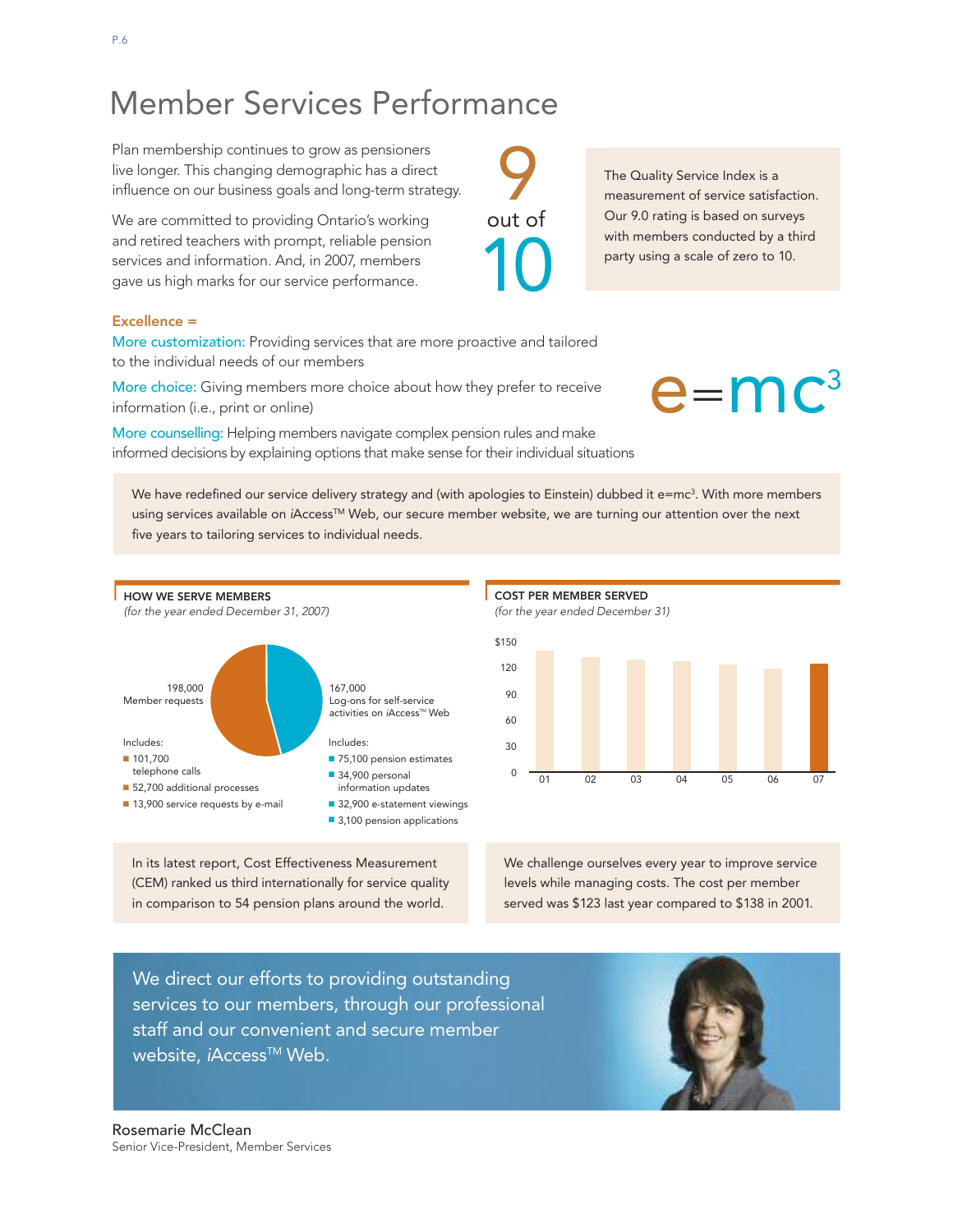# Major Investments

*(as at December 31, 2007)*

#### Bonds and real-return investments

| \$16.2 |
|--------|
| 10.2   |
|        |
| 79     |
|        |
| 61     |
|        |
| 5.9    |
| 4.8    |
| 1.6    |
|        |

#### Real estate managed by subsidiary *(\$ billions)*

| The Cadillac Fairview Corporation Limited | \$16.4 |
|-------------------------------------------|--------|
|                                           |        |

#### Top 10 real estate holdings

| Chinook Centre, Calgary                         |
|-------------------------------------------------|
| Le Carrefour Laval, Montreal                    |
| Les Promenades St. Bruno, Montreal              |
| Lime Ridge Mall, Hamilton                       |
| Masonville Place, London                        |
| Pacific Centre, Vancouver                       |
| Polo Park Mall, Winnipeg                        |
| Sherway Gardens, Toronto                        |
| Toronto-Dominion Centre Office Complex, Toronto |
| Toronto Eaton Centre, Toronto                   |

#### Top 10 private companies and partnerships

Bernstein Global Long/Short Equity Portfolio L.P. Birmingham International Airport Canary Wharf Group plc CTVglobemedia Inc. GCT Global Container Terminals Inc. Hancock Timber Resource Group Maple Leaf Sports & Entertainment Ltd. Orbis Sicav Global Equity Fund Resource Management Service Inc. Scotia Gas Networks PLC

## Our largest investments are in real estate and Canadian government bonds.

#### For a list of equities and trust units valued at more than \$50 million, please visit www.otpp.com > Investments > Major Investments.

#### Corporate shares/units

| BCE Inc.<br>50.8<br>\$2,032.9<br>1,724.4<br>Nexen Inc.<br>53.7<br>Deutsche Telekom AG<br>46.6<br>1,010.1<br>Northumbrian Water Group plc<br>135.1<br>916.2<br>285.5<br>Macquarie Infrastructure Group<br>774.3<br>Transurban Group<br>115.8<br>714.3<br>634.5<br>Maple Leaf Foods Inc.<br>42.7<br>Royal Bank of Scotland Group, plc<br>66.5<br>579.8<br>Multiplan Empreendimentos<br>Imobiliários S.A.<br>51.3<br>541.3<br>Eni S.p.A.<br>14.2<br>514.3<br>40.3<br>Royal Utilities Income Fund<br>434.0<br>MMX Mineracao e Metalicos SA<br>0.8<br>395.9<br>Microsoft Corporation<br>8.9<br>313.2<br>0.5<br>Samsung Electronics Co., Ltd.<br>290.5<br>Nippon Telegraph and<br>279.4<br>Telephone Corporation<br>0.1<br>Manitoba Telecom Services Inc.<br>5.7<br>267.7<br>MacDonald, Dettwiler and<br>Associates Ltd.<br>6.1<br>252.8<br>34.3<br>Hitachi, Ltd.<br>252.4<br>Intel Corporation<br>8.9<br>234.9<br>Sumitomo Mitsui Financial Group, Inc.<br>0.03<br>224.8<br>Sanofi-Aventis<br>2.4<br>217.0<br>Bayerische Motoren Werke AG<br>3.5<br>212.4<br>Pfizer Inc.<br>9.4<br>211.5<br>Unilever N.V.<br>5.8<br>210.0<br>Petroleo Brasileiro S.A.<br>1.9<br>209.8<br>Nestlé SA<br>0.5<br>205.7<br>Idea Cellular Limited<br>58.8<br>204.3<br>4.2<br>Canadian National Railway Company<br>195.0<br>Siemens AG<br>1.1<br>179.8<br><b>Total SA</b><br>2.4<br>172.9*<br>Akzo Nobel N.V.<br>2.1<br>163.0<br>Manulife Financial Corporation<br>4.0<br>162.7<br>Royal Bank of Canada<br>3.2<br>161.4<br>Mitsubishi UFJ Financial Group, Inc.<br>17.2<br>158.7<br>2.4<br>Johnson & Johnson<br>156.1<br>4.5<br>Goldcorp Inc.<br>153.8<br>5.1<br>Citigroup Inc.<br>147.6<br>EnCana Corp.<br>2.2<br>145.7<br>8.6<br><b>HSBC Holdings plc</b><br>144.0<br>Portugal Telecom, SGPS, SA<br>10.7<br>138.0<br>Kobenhavns Lufthavne A/S<br>0.3<br>137.9<br>Research In Motion Limited<br>1.2<br>134.6<br>Vodafone Group Plc<br>35.9<br>134.0<br>2.5<br>Novartis AG<br>133.2<br>International Business<br>Machines Corporation<br>1.2<br>130.6<br>1.2<br>Suncor Energy, Inc.<br>129.3<br>2.5<br>Bank of Nova Scotia<br>128.1<br><b>Barrick Gold Corporation</b><br>3.1<br>128.0<br>4.9<br>GlaxoSmithKline plc<br>124.8<br>Potash Corporation of Saskatchewan Inc.<br>0.9<br>124.5<br>TD Ameritrade Holding Corp.<br>6.3<br>124.0 | Security Name (millions) | Shares | Fair Value |
|-------------------------------------------------------------------------------------------------------------------------------------------------------------------------------------------------------------------------------------------------------------------------------------------------------------------------------------------------------------------------------------------------------------------------------------------------------------------------------------------------------------------------------------------------------------------------------------------------------------------------------------------------------------------------------------------------------------------------------------------------------------------------------------------------------------------------------------------------------------------------------------------------------------------------------------------------------------------------------------------------------------------------------------------------------------------------------------------------------------------------------------------------------------------------------------------------------------------------------------------------------------------------------------------------------------------------------------------------------------------------------------------------------------------------------------------------------------------------------------------------------------------------------------------------------------------------------------------------------------------------------------------------------------------------------------------------------------------------------------------------------------------------------------------------------------------------------------------------------------------------------------------------------------------------------------------------------------------------------------------------------------------------------------------------------------------------------------------------------------------------------------------------------------------------------------------------------------------------------------------------------------------------------------------------------------|--------------------------|--------|------------|
|                                                                                                                                                                                                                                                                                                                                                                                                                                                                                                                                                                                                                                                                                                                                                                                                                                                                                                                                                                                                                                                                                                                                                                                                                                                                                                                                                                                                                                                                                                                                                                                                                                                                                                                                                                                                                                                                                                                                                                                                                                                                                                                                                                                                                                                                                                             |                          |        |            |
|                                                                                                                                                                                                                                                                                                                                                                                                                                                                                                                                                                                                                                                                                                                                                                                                                                                                                                                                                                                                                                                                                                                                                                                                                                                                                                                                                                                                                                                                                                                                                                                                                                                                                                                                                                                                                                                                                                                                                                                                                                                                                                                                                                                                                                                                                                             |                          |        |            |
|                                                                                                                                                                                                                                                                                                                                                                                                                                                                                                                                                                                                                                                                                                                                                                                                                                                                                                                                                                                                                                                                                                                                                                                                                                                                                                                                                                                                                                                                                                                                                                                                                                                                                                                                                                                                                                                                                                                                                                                                                                                                                                                                                                                                                                                                                                             |                          |        |            |
|                                                                                                                                                                                                                                                                                                                                                                                                                                                                                                                                                                                                                                                                                                                                                                                                                                                                                                                                                                                                                                                                                                                                                                                                                                                                                                                                                                                                                                                                                                                                                                                                                                                                                                                                                                                                                                                                                                                                                                                                                                                                                                                                                                                                                                                                                                             |                          |        |            |
|                                                                                                                                                                                                                                                                                                                                                                                                                                                                                                                                                                                                                                                                                                                                                                                                                                                                                                                                                                                                                                                                                                                                                                                                                                                                                                                                                                                                                                                                                                                                                                                                                                                                                                                                                                                                                                                                                                                                                                                                                                                                                                                                                                                                                                                                                                             |                          |        |            |
|                                                                                                                                                                                                                                                                                                                                                                                                                                                                                                                                                                                                                                                                                                                                                                                                                                                                                                                                                                                                                                                                                                                                                                                                                                                                                                                                                                                                                                                                                                                                                                                                                                                                                                                                                                                                                                                                                                                                                                                                                                                                                                                                                                                                                                                                                                             |                          |        |            |
|                                                                                                                                                                                                                                                                                                                                                                                                                                                                                                                                                                                                                                                                                                                                                                                                                                                                                                                                                                                                                                                                                                                                                                                                                                                                                                                                                                                                                                                                                                                                                                                                                                                                                                                                                                                                                                                                                                                                                                                                                                                                                                                                                                                                                                                                                                             |                          |        |            |
|                                                                                                                                                                                                                                                                                                                                                                                                                                                                                                                                                                                                                                                                                                                                                                                                                                                                                                                                                                                                                                                                                                                                                                                                                                                                                                                                                                                                                                                                                                                                                                                                                                                                                                                                                                                                                                                                                                                                                                                                                                                                                                                                                                                                                                                                                                             |                          |        |            |
|                                                                                                                                                                                                                                                                                                                                                                                                                                                                                                                                                                                                                                                                                                                                                                                                                                                                                                                                                                                                                                                                                                                                                                                                                                                                                                                                                                                                                                                                                                                                                                                                                                                                                                                                                                                                                                                                                                                                                                                                                                                                                                                                                                                                                                                                                                             |                          |        |            |
|                                                                                                                                                                                                                                                                                                                                                                                                                                                                                                                                                                                                                                                                                                                                                                                                                                                                                                                                                                                                                                                                                                                                                                                                                                                                                                                                                                                                                                                                                                                                                                                                                                                                                                                                                                                                                                                                                                                                                                                                                                                                                                                                                                                                                                                                                                             |                          |        |            |
|                                                                                                                                                                                                                                                                                                                                                                                                                                                                                                                                                                                                                                                                                                                                                                                                                                                                                                                                                                                                                                                                                                                                                                                                                                                                                                                                                                                                                                                                                                                                                                                                                                                                                                                                                                                                                                                                                                                                                                                                                                                                                                                                                                                                                                                                                                             |                          |        |            |
|                                                                                                                                                                                                                                                                                                                                                                                                                                                                                                                                                                                                                                                                                                                                                                                                                                                                                                                                                                                                                                                                                                                                                                                                                                                                                                                                                                                                                                                                                                                                                                                                                                                                                                                                                                                                                                                                                                                                                                                                                                                                                                                                                                                                                                                                                                             |                          |        |            |
|                                                                                                                                                                                                                                                                                                                                                                                                                                                                                                                                                                                                                                                                                                                                                                                                                                                                                                                                                                                                                                                                                                                                                                                                                                                                                                                                                                                                                                                                                                                                                                                                                                                                                                                                                                                                                                                                                                                                                                                                                                                                                                                                                                                                                                                                                                             |                          |        |            |
|                                                                                                                                                                                                                                                                                                                                                                                                                                                                                                                                                                                                                                                                                                                                                                                                                                                                                                                                                                                                                                                                                                                                                                                                                                                                                                                                                                                                                                                                                                                                                                                                                                                                                                                                                                                                                                                                                                                                                                                                                                                                                                                                                                                                                                                                                                             |                          |        |            |
|                                                                                                                                                                                                                                                                                                                                                                                                                                                                                                                                                                                                                                                                                                                                                                                                                                                                                                                                                                                                                                                                                                                                                                                                                                                                                                                                                                                                                                                                                                                                                                                                                                                                                                                                                                                                                                                                                                                                                                                                                                                                                                                                                                                                                                                                                                             |                          |        |            |
|                                                                                                                                                                                                                                                                                                                                                                                                                                                                                                                                                                                                                                                                                                                                                                                                                                                                                                                                                                                                                                                                                                                                                                                                                                                                                                                                                                                                                                                                                                                                                                                                                                                                                                                                                                                                                                                                                                                                                                                                                                                                                                                                                                                                                                                                                                             |                          |        |            |
|                                                                                                                                                                                                                                                                                                                                                                                                                                                                                                                                                                                                                                                                                                                                                                                                                                                                                                                                                                                                                                                                                                                                                                                                                                                                                                                                                                                                                                                                                                                                                                                                                                                                                                                                                                                                                                                                                                                                                                                                                                                                                                                                                                                                                                                                                                             |                          |        |            |
|                                                                                                                                                                                                                                                                                                                                                                                                                                                                                                                                                                                                                                                                                                                                                                                                                                                                                                                                                                                                                                                                                                                                                                                                                                                                                                                                                                                                                                                                                                                                                                                                                                                                                                                                                                                                                                                                                                                                                                                                                                                                                                                                                                                                                                                                                                             |                          |        |            |
|                                                                                                                                                                                                                                                                                                                                                                                                                                                                                                                                                                                                                                                                                                                                                                                                                                                                                                                                                                                                                                                                                                                                                                                                                                                                                                                                                                                                                                                                                                                                                                                                                                                                                                                                                                                                                                                                                                                                                                                                                                                                                                                                                                                                                                                                                                             |                          |        |            |
|                                                                                                                                                                                                                                                                                                                                                                                                                                                                                                                                                                                                                                                                                                                                                                                                                                                                                                                                                                                                                                                                                                                                                                                                                                                                                                                                                                                                                                                                                                                                                                                                                                                                                                                                                                                                                                                                                                                                                                                                                                                                                                                                                                                                                                                                                                             |                          |        |            |
|                                                                                                                                                                                                                                                                                                                                                                                                                                                                                                                                                                                                                                                                                                                                                                                                                                                                                                                                                                                                                                                                                                                                                                                                                                                                                                                                                                                                                                                                                                                                                                                                                                                                                                                                                                                                                                                                                                                                                                                                                                                                                                                                                                                                                                                                                                             |                          |        |            |
|                                                                                                                                                                                                                                                                                                                                                                                                                                                                                                                                                                                                                                                                                                                                                                                                                                                                                                                                                                                                                                                                                                                                                                                                                                                                                                                                                                                                                                                                                                                                                                                                                                                                                                                                                                                                                                                                                                                                                                                                                                                                                                                                                                                                                                                                                                             |                          |        |            |
|                                                                                                                                                                                                                                                                                                                                                                                                                                                                                                                                                                                                                                                                                                                                                                                                                                                                                                                                                                                                                                                                                                                                                                                                                                                                                                                                                                                                                                                                                                                                                                                                                                                                                                                                                                                                                                                                                                                                                                                                                                                                                                                                                                                                                                                                                                             |                          |        |            |
|                                                                                                                                                                                                                                                                                                                                                                                                                                                                                                                                                                                                                                                                                                                                                                                                                                                                                                                                                                                                                                                                                                                                                                                                                                                                                                                                                                                                                                                                                                                                                                                                                                                                                                                                                                                                                                                                                                                                                                                                                                                                                                                                                                                                                                                                                                             |                          |        |            |
|                                                                                                                                                                                                                                                                                                                                                                                                                                                                                                                                                                                                                                                                                                                                                                                                                                                                                                                                                                                                                                                                                                                                                                                                                                                                                                                                                                                                                                                                                                                                                                                                                                                                                                                                                                                                                                                                                                                                                                                                                                                                                                                                                                                                                                                                                                             |                          |        |            |
|                                                                                                                                                                                                                                                                                                                                                                                                                                                                                                                                                                                                                                                                                                                                                                                                                                                                                                                                                                                                                                                                                                                                                                                                                                                                                                                                                                                                                                                                                                                                                                                                                                                                                                                                                                                                                                                                                                                                                                                                                                                                                                                                                                                                                                                                                                             |                          |        |            |
|                                                                                                                                                                                                                                                                                                                                                                                                                                                                                                                                                                                                                                                                                                                                                                                                                                                                                                                                                                                                                                                                                                                                                                                                                                                                                                                                                                                                                                                                                                                                                                                                                                                                                                                                                                                                                                                                                                                                                                                                                                                                                                                                                                                                                                                                                                             |                          |        |            |
|                                                                                                                                                                                                                                                                                                                                                                                                                                                                                                                                                                                                                                                                                                                                                                                                                                                                                                                                                                                                                                                                                                                                                                                                                                                                                                                                                                                                                                                                                                                                                                                                                                                                                                                                                                                                                                                                                                                                                                                                                                                                                                                                                                                                                                                                                                             |                          |        |            |
|                                                                                                                                                                                                                                                                                                                                                                                                                                                                                                                                                                                                                                                                                                                                                                                                                                                                                                                                                                                                                                                                                                                                                                                                                                                                                                                                                                                                                                                                                                                                                                                                                                                                                                                                                                                                                                                                                                                                                                                                                                                                                                                                                                                                                                                                                                             |                          |        |            |
|                                                                                                                                                                                                                                                                                                                                                                                                                                                                                                                                                                                                                                                                                                                                                                                                                                                                                                                                                                                                                                                                                                                                                                                                                                                                                                                                                                                                                                                                                                                                                                                                                                                                                                                                                                                                                                                                                                                                                                                                                                                                                                                                                                                                                                                                                                             |                          |        |            |
|                                                                                                                                                                                                                                                                                                                                                                                                                                                                                                                                                                                                                                                                                                                                                                                                                                                                                                                                                                                                                                                                                                                                                                                                                                                                                                                                                                                                                                                                                                                                                                                                                                                                                                                                                                                                                                                                                                                                                                                                                                                                                                                                                                                                                                                                                                             |                          |        |            |
|                                                                                                                                                                                                                                                                                                                                                                                                                                                                                                                                                                                                                                                                                                                                                                                                                                                                                                                                                                                                                                                                                                                                                                                                                                                                                                                                                                                                                                                                                                                                                                                                                                                                                                                                                                                                                                                                                                                                                                                                                                                                                                                                                                                                                                                                                                             |                          |        |            |
|                                                                                                                                                                                                                                                                                                                                                                                                                                                                                                                                                                                                                                                                                                                                                                                                                                                                                                                                                                                                                                                                                                                                                                                                                                                                                                                                                                                                                                                                                                                                                                                                                                                                                                                                                                                                                                                                                                                                                                                                                                                                                                                                                                                                                                                                                                             |                          |        |            |
|                                                                                                                                                                                                                                                                                                                                                                                                                                                                                                                                                                                                                                                                                                                                                                                                                                                                                                                                                                                                                                                                                                                                                                                                                                                                                                                                                                                                                                                                                                                                                                                                                                                                                                                                                                                                                                                                                                                                                                                                                                                                                                                                                                                                                                                                                                             |                          |        |            |
|                                                                                                                                                                                                                                                                                                                                                                                                                                                                                                                                                                                                                                                                                                                                                                                                                                                                                                                                                                                                                                                                                                                                                                                                                                                                                                                                                                                                                                                                                                                                                                                                                                                                                                                                                                                                                                                                                                                                                                                                                                                                                                                                                                                                                                                                                                             |                          |        |            |
|                                                                                                                                                                                                                                                                                                                                                                                                                                                                                                                                                                                                                                                                                                                                                                                                                                                                                                                                                                                                                                                                                                                                                                                                                                                                                                                                                                                                                                                                                                                                                                                                                                                                                                                                                                                                                                                                                                                                                                                                                                                                                                                                                                                                                                                                                                             |                          |        |            |
|                                                                                                                                                                                                                                                                                                                                                                                                                                                                                                                                                                                                                                                                                                                                                                                                                                                                                                                                                                                                                                                                                                                                                                                                                                                                                                                                                                                                                                                                                                                                                                                                                                                                                                                                                                                                                                                                                                                                                                                                                                                                                                                                                                                                                                                                                                             |                          |        |            |
|                                                                                                                                                                                                                                                                                                                                                                                                                                                                                                                                                                                                                                                                                                                                                                                                                                                                                                                                                                                                                                                                                                                                                                                                                                                                                                                                                                                                                                                                                                                                                                                                                                                                                                                                                                                                                                                                                                                                                                                                                                                                                                                                                                                                                                                                                                             |                          |        |            |
|                                                                                                                                                                                                                                                                                                                                                                                                                                                                                                                                                                                                                                                                                                                                                                                                                                                                                                                                                                                                                                                                                                                                                                                                                                                                                                                                                                                                                                                                                                                                                                                                                                                                                                                                                                                                                                                                                                                                                                                                                                                                                                                                                                                                                                                                                                             |                          |        |            |
|                                                                                                                                                                                                                                                                                                                                                                                                                                                                                                                                                                                                                                                                                                                                                                                                                                                                                                                                                                                                                                                                                                                                                                                                                                                                                                                                                                                                                                                                                                                                                                                                                                                                                                                                                                                                                                                                                                                                                                                                                                                                                                                                                                                                                                                                                                             |                          |        |            |
|                                                                                                                                                                                                                                                                                                                                                                                                                                                                                                                                                                                                                                                                                                                                                                                                                                                                                                                                                                                                                                                                                                                                                                                                                                                                                                                                                                                                                                                                                                                                                                                                                                                                                                                                                                                                                                                                                                                                                                                                                                                                                                                                                                                                                                                                                                             |                          |        |            |
|                                                                                                                                                                                                                                                                                                                                                                                                                                                                                                                                                                                                                                                                                                                                                                                                                                                                                                                                                                                                                                                                                                                                                                                                                                                                                                                                                                                                                                                                                                                                                                                                                                                                                                                                                                                                                                                                                                                                                                                                                                                                                                                                                                                                                                                                                                             |                          |        |            |
|                                                                                                                                                                                                                                                                                                                                                                                                                                                                                                                                                                                                                                                                                                                                                                                                                                                                                                                                                                                                                                                                                                                                                                                                                                                                                                                                                                                                                                                                                                                                                                                                                                                                                                                                                                                                                                                                                                                                                                                                                                                                                                                                                                                                                                                                                                             |                          |        |            |
|                                                                                                                                                                                                                                                                                                                                                                                                                                                                                                                                                                                                                                                                                                                                                                                                                                                                                                                                                                                                                                                                                                                                                                                                                                                                                                                                                                                                                                                                                                                                                                                                                                                                                                                                                                                                                                                                                                                                                                                                                                                                                                                                                                                                                                                                                                             |                          |        |            |
|                                                                                                                                                                                                                                                                                                                                                                                                                                                                                                                                                                                                                                                                                                                                                                                                                                                                                                                                                                                                                                                                                                                                                                                                                                                                                                                                                                                                                                                                                                                                                                                                                                                                                                                                                                                                                                                                                                                                                                                                                                                                                                                                                                                                                                                                                                             |                          |        |            |
|                                                                                                                                                                                                                                                                                                                                                                                                                                                                                                                                                                                                                                                                                                                                                                                                                                                                                                                                                                                                                                                                                                                                                                                                                                                                                                                                                                                                                                                                                                                                                                                                                                                                                                                                                                                                                                                                                                                                                                                                                                                                                                                                                                                                                                                                                                             |                          |        |            |
|                                                                                                                                                                                                                                                                                                                                                                                                                                                                                                                                                                                                                                                                                                                                                                                                                                                                                                                                                                                                                                                                                                                                                                                                                                                                                                                                                                                                                                                                                                                                                                                                                                                                                                                                                                                                                                                                                                                                                                                                                                                                                                                                                                                                                                                                                                             |                          |        |            |
|                                                                                                                                                                                                                                                                                                                                                                                                                                                                                                                                                                                                                                                                                                                                                                                                                                                                                                                                                                                                                                                                                                                                                                                                                                                                                                                                                                                                                                                                                                                                                                                                                                                                                                                                                                                                                                                                                                                                                                                                                                                                                                                                                                                                                                                                                                             |                          |        |            |
|                                                                                                                                                                                                                                                                                                                                                                                                                                                                                                                                                                                                                                                                                                                                                                                                                                                                                                                                                                                                                                                                                                                                                                                                                                                                                                                                                                                                                                                                                                                                                                                                                                                                                                                                                                                                                                                                                                                                                                                                                                                                                                                                                                                                                                                                                                             |                          |        |            |
|                                                                                                                                                                                                                                                                                                                                                                                                                                                                                                                                                                                                                                                                                                                                                                                                                                                                                                                                                                                                                                                                                                                                                                                                                                                                                                                                                                                                                                                                                                                                                                                                                                                                                                                                                                                                                                                                                                                                                                                                                                                                                                                                                                                                                                                                                                             |                          |        |            |
|                                                                                                                                                                                                                                                                                                                                                                                                                                                                                                                                                                                                                                                                                                                                                                                                                                                                                                                                                                                                                                                                                                                                                                                                                                                                                                                                                                                                                                                                                                                                                                                                                                                                                                                                                                                                                                                                                                                                                                                                                                                                                                                                                                                                                                                                                                             |                          |        |            |
|                                                                                                                                                                                                                                                                                                                                                                                                                                                                                                                                                                                                                                                                                                                                                                                                                                                                                                                                                                                                                                                                                                                                                                                                                                                                                                                                                                                                                                                                                                                                                                                                                                                                                                                                                                                                                                                                                                                                                                                                                                                                                                                                                                                                                                                                                                             |                          |        |            |
|                                                                                                                                                                                                                                                                                                                                                                                                                                                                                                                                                                                                                                                                                                                                                                                                                                                                                                                                                                                                                                                                                                                                                                                                                                                                                                                                                                                                                                                                                                                                                                                                                                                                                                                                                                                                                                                                                                                                                                                                                                                                                                                                                                                                                                                                                                             |                          |        |            |
|                                                                                                                                                                                                                                                                                                                                                                                                                                                                                                                                                                                                                                                                                                                                                                                                                                                                                                                                                                                                                                                                                                                                                                                                                                                                                                                                                                                                                                                                                                                                                                                                                                                                                                                                                                                                                                                                                                                                                                                                                                                                                                                                                                                                                                                                                                             |                          |        |            |
|                                                                                                                                                                                                                                                                                                                                                                                                                                                                                                                                                                                                                                                                                                                                                                                                                                                                                                                                                                                                                                                                                                                                                                                                                                                                                                                                                                                                                                                                                                                                                                                                                                                                                                                                                                                                                                                                                                                                                                                                                                                                                                                                                                                                                                                                                                             |                          |        |            |

\*Includes fair market value of STRIP securities